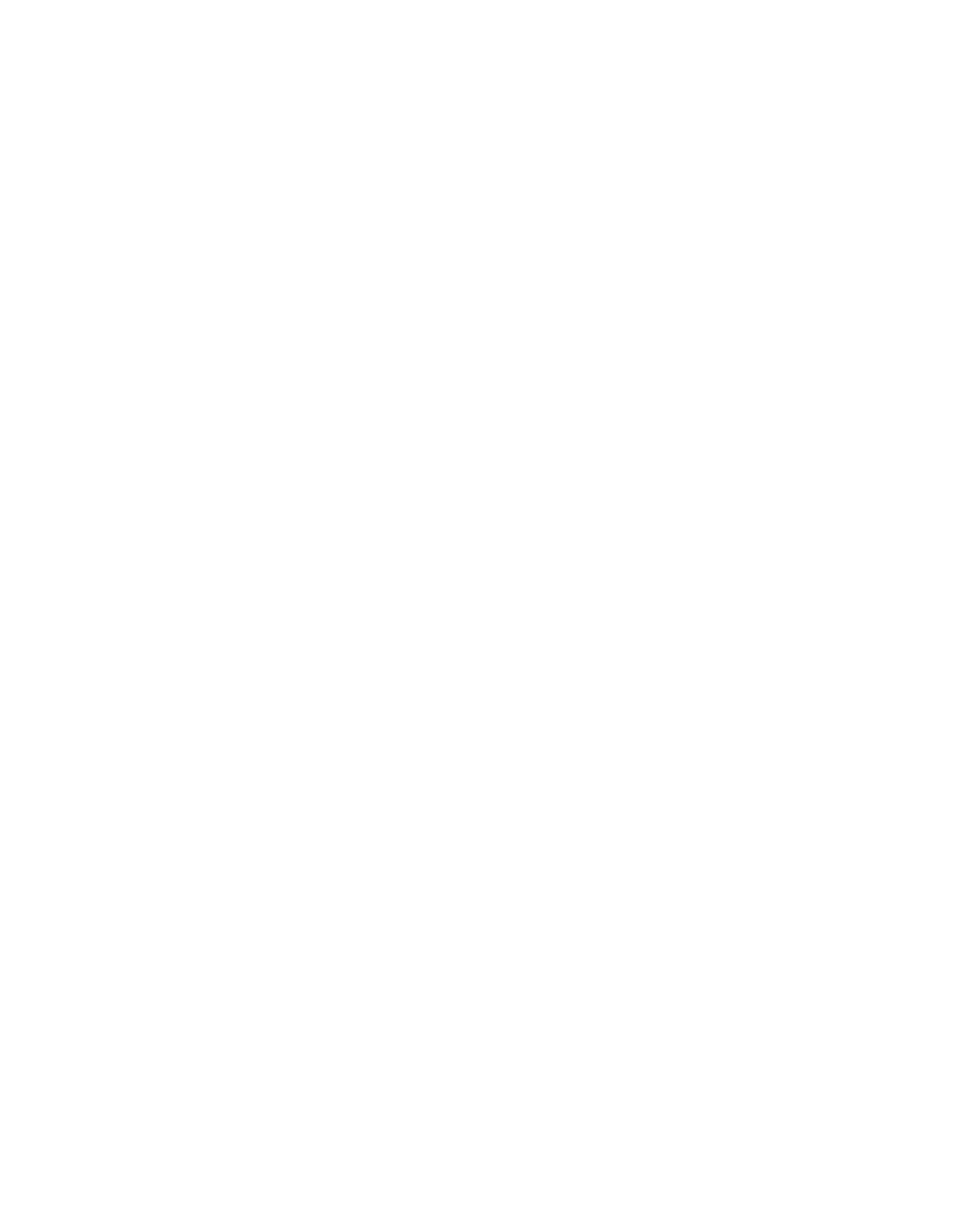damage to Exhibitor's displays, equipment and other property brought upon the premises of the hotel property, its agents, servants and employees from any and all such losses, damages and claims. Insurance and liability are the full and sole responsibility of the Exhibitor. The NFCA bears no responsibility or liability for losses, damages, or claims.

- 10.3. Exhibit Management Responsibility: NFCA's contract with the facility supersedes the contract it has with Exhibitors.
- 11. Marketing: Posting of notices and/or distribution of other materials to attendees by Exhibitors outside of assigned booth spaces is not allowed in any part of the Convention hotels or Convention center. Marketing and promotional activity should be contained to each company's allocated space. The NFCA staff reserves the right to have any Exhibitor removed from the Convention area and to revoke current and future Exhibit Show space for any Exhibitor found violating this provision.
	- No company may section off, allocate, assign or share any part of their advertisements placed through NFCA platforms and channels. All advertisements should reflect, promote and/or direct all attention, sales and messaging to the company with registered booth space only.
	- Each application submitted for NFCA Exhibit Show booth space should reflect the name of only one company. Any company wishing to promote more than one company, brand, or entity in booth space, advertisements, listings or other NFCA promotions should submit a separate booth application and payment for each company they wish to represent.
	- 11.1. Merchandise Sales: Exhibitors who sell merchandise from the exhibit floor must have the appropriate seller's permits and licenses. It is the sole responsibility of the Exhibitor, not the NFCA, to obtain the required permits and licenses and to properly collect and remit any sales taxes. Additionally, if required, the payment of any merchandising fees associated with the hotel property/Convention center or other event management is the responsibility of the Exhibitor and not the NFCA.
	- 11.2. Photography, Video & Audio Taping: Exhibitors cannot conduct any live or taped video or audio broadcasts from their booth space or from anywhere else in the Convention center without the prior written consent of the NFCA. Requests should be submitted to the NFCA Executive Director at least one month in advance of any desired photography, video, or audio taping opportunity. Exhibitors cannot photograph or videotape any booth other than their own.
	- 11.3.Food and Beverage: Allowable food to be distributed: small candy items, mints, gum, etc. in original and unopened packaging. Absolutely no beverages of any kind are permissible.
	- 11.4. Noise: Booth noise must be kept to such a level so as not to disturb other Exhibitors or interfere with the flow of traffic. No microphones or other sound amplification devices are allowed inside the hall.